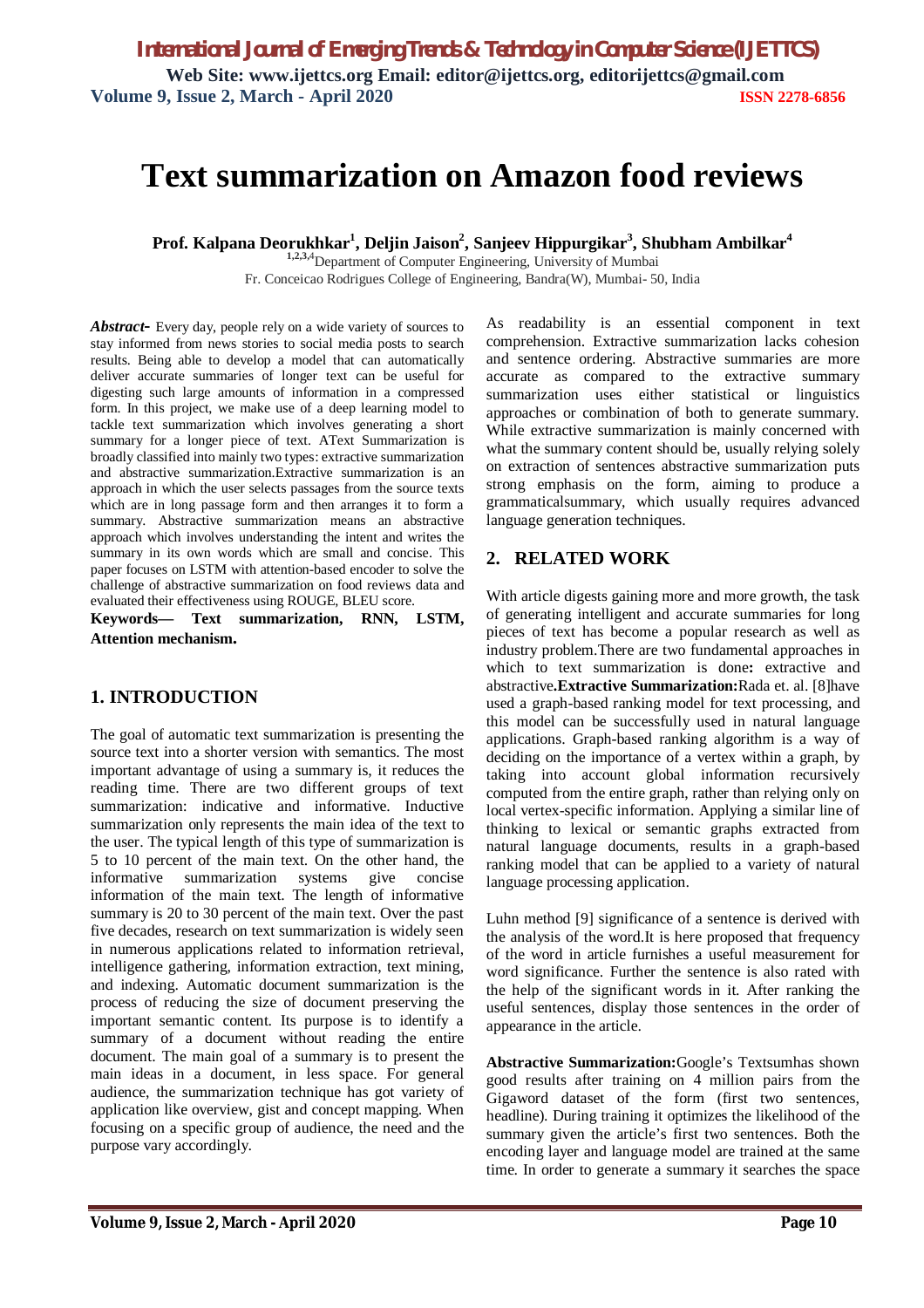# *International Journal of Emerging Trends & Technology in Computer Science (IJETTCS)* **Web Site: www.ijettcs.org Email: editor@ijettcs.org, [editorijettcs@gmail.com](mailto:editorijettcs@gmail.com)  Volume 9, Issue 2, March - April 2020 ISSN 2278-6856**

of all possible summaries to find the most likely sequence of words for the given article.

## **3. PROPOSED SYSTEM**

In this section, the proposed approach is explained in detail. Our model was based on two-layered bidirectional RNN with LSTMs[7] on the input data and two layers, each with an LSTM[7] using bahdanau attention[1] on the target data or can use luong attention[3].



Figure 1: Bidirectional LSTM with Bahdanau Attention For abstractive summarization, it is commonplace to use either GRU or LSTM cells for theRNN encoder and decoder.

We elected to use LSTM cells for their extra control via their memory unit, although many top models use GRU cells for their cheaper computation time[4]. Following are the stepsperformed to achieve summarized text.

## **3.1 Inspecting the data**

In this we removed all the unwanted features from the dataset i.e the unwanted columns after that deleted that rows which had null values considering that null value never contribute any information to the model. Methods used to remove unwanted features is .drop and remove null values is .dropna both are methods available in pandas.

#### **3.2 Preparing the data**

Here we used a number of contractions to replace the short words to their respective long forms such as ain't to are not. Followed by we removed unwanted characters and stopwords with the help of nltk library and regular expressions. In this we also assigned the vector value to the words from conceptnetnumberbatch embeddings and assigned a special value to the missing words , are the words which are not present in wordtovec library.

## **3.3 Building the model**

We used tensor flow built-in methods to build our bidirectional LSTMseq2seq model[7]. The hyperparameters set are as follows epochs = 5, batch\_size =  $64$ , rnn\_size = 256 , num\_layers = 2 , learning\_rate = 0.005,  $keep\_probability = 0.75$ 

#### **3.4 Training the model**

We trained our model in Google colabwith GPU settings it took around 3hrs. The trained model is saved in google drive.

To see the quality of the summaries that this model can generate, you can either create your own review, or use a review from the dataset. You can set the length of the summary to a fixed value, or use a random value like I have here.

## **4. EXPERIMENTAL RESULTS**

This model can create relevant summaries for reviews written about fine foods sold on Amazon. Here are some examples of reviews and their generated summaries:

Description(1): The coffee tasted great and was at such a good price! I highly recommend this to everyone!

Summary(1):great coffee

Description $(2)$ : This is the worst cheese that I have ever bought! I will never buy it again and I hope you won't either!

Summary(2): omg gross gross

Description(3): love individual oatmeal cups found years ago sam quit selling sound big lots quit selling found target expensive buy individually trilled get entire case time go anywhere need water microwave spoon know quaker flavor packets

Summary(3): love it

# **5. ANALYSIS**

We have performed analysis of our model using various evaluation algorithms such as ROUGE, BLEU & Cosine similarity.

ROUGE score: Recall-Oriented Understudy for Gisting Evaluation is a set of metrics and a software package used for evaluating automatic summarization and machine translation software in natural language processing[3]. The metrics compare an automatically produced summary or translation against a reference or a set of references (human-produced) summary or translation. In ROUGE we implemented ROUGE 1,2,L and BE for evaluating ROUGE sumeval library is used.

summary = "Great product great service" model\_summary = "great food" ROUGE 1-0.333333 ROUGE 2-0 ROUGE L-0.333333 ROUGE BE-0